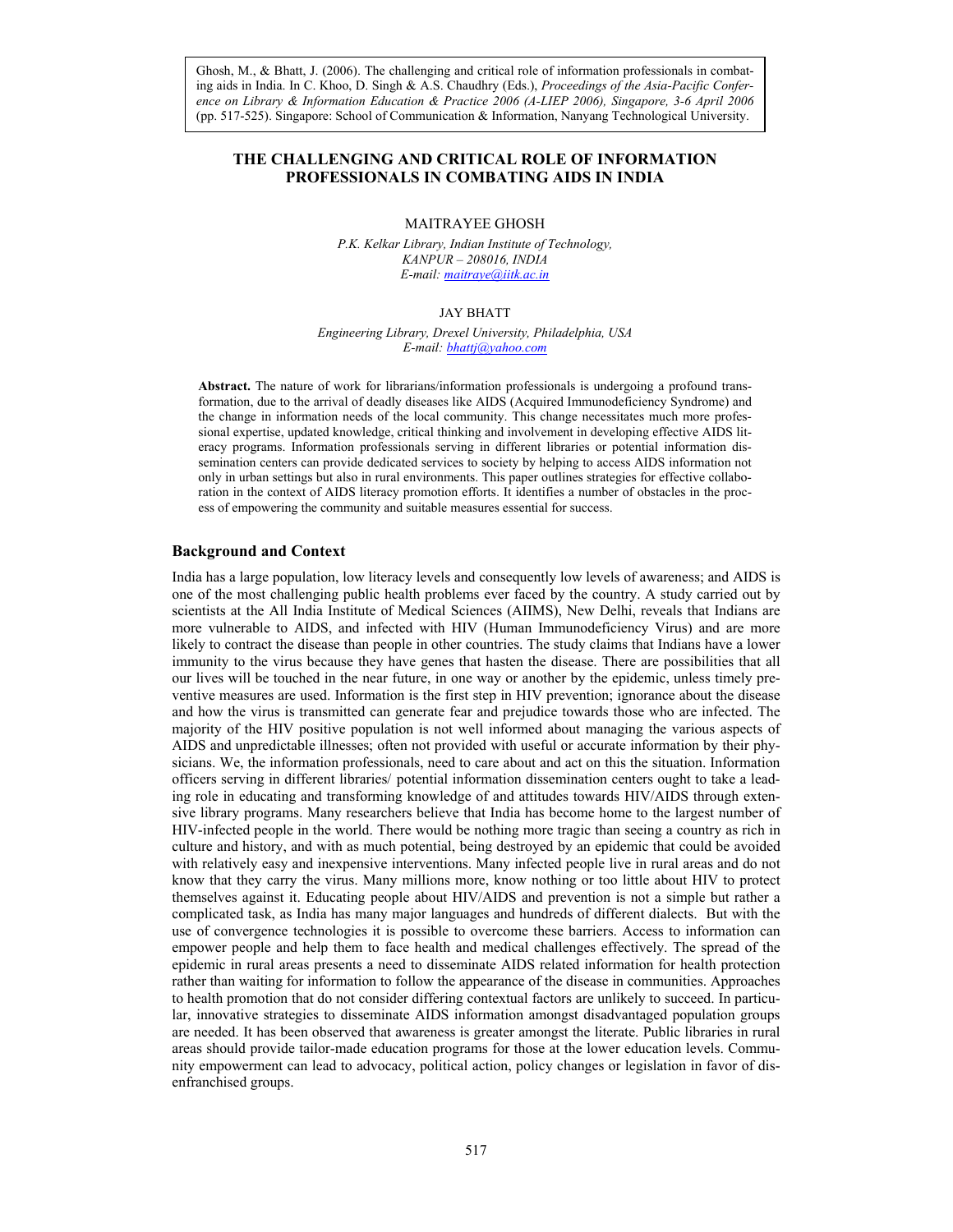#### **HIV/AIDS Information and Libraries: A Review of Related Literature**

There is only a modest body of literature addressing the role of libraries in disseminating HIV/AIDS information. Although a large number of articles on health information needs is available, online searches and the study of the literature for the last few years yielded very few results that linked libraries and HIV/AIDS as descriptors. Chikonzo (2005) in her article discussed the role of librarians in collecting, repackaging and disseminating information on HIV/AIDS to different sectors in their respective countries as a means of reducing the impact of the disease in developing countries. She also discussed the challenges to the provision of HIV/AIDS information by librarians in developing countries. Ghosh (2005) proposes a model of ICT-driven public libraries for India and suggests that public libraries could offer a single integrated environment for dissemination of HIV/AIDS information. Press & Digs- Hobson (2005) opined that "librarians can play an important role in the provision of health information if they listen carefully to community needs, develop cultural competence, and work with community partners". Library Trends devoted two issues to consumer health (Fall 2004 & Winter 2005). A total of 17 articles in these issues referred to HIV/AIDS Information resources and services. Campbell (2004) suggested 'partnerships' or 'alliances' as a strategy in the prevention of AIDS. She further stated, "HIV is too complex and too multifaceted for any one stakeholder constituency to deal with". Margaret (2004) in her  $70<sup>th</sup>$  IFLA conference paper explored the possibilities of using fiction collections as tools to fight the HIV/AIDS battle. Alpi and Bibel (2004) opined that meeting the health information needs of diverse communities, is a challenge for librarians.

An issue of Aslib Proceedings (2003) devoted a special double issue of 12 articles to health informatics. These articles covered a wide range of issues. In their study of the use of the Internet for health information, Williams et al (2003) identified a range of reasons that different groups of people used the Internet for accessing health care information. The different groups included patients, intermediary professionals and general interest users.

Jones (2003) provides an overview of his research project on the efficacy of providing patient information via touch-screen information systems. McWhirter (2003) looks at the potential of using television sets at hospital bedsides to provide patients with access to health information.

Gunter et al (2003) explore the effectiveness of digital interactive television (DiTV) in providing health information services and stated that the Department of Health in the UK has made a major investment in testing the potential of DiTV as a health information platform. Lankaster (2003) identified various problems and barriers to the effective use of the NeLH in public libraries such as level of information, appearance, search tools, need for staff intervention, staff training, etc.

Charles (2003) discusses HIV/AIDS in Uganda and recommends library intervention to control the epidemic. He identifies various programs and activities of the National Library of Uganda and the Kenya National Library Service to delivering integrated HIV/AIDS services and programs to the people. O'Brien (2003) elaborated on the role of libraries, especially school libraries, in preventing an AIDS epidemic. Nicholas et al (2002) provide an exploratory analysis of the use of NHS touch Screen Health Kiosks in various public locations and libraries in the UK and observe a significant consumption of health information by the general public.

Muswazi (2000) conducted a survey of 14 public libraries in Swaziland on the availability of HIV/AIDS resources and found out that information resources are limited in terms of relevance, currency and volume. Wald (2000) reviews the poor availability of white literature on AIDS, for use by both health workers and the general public in Ethiopia, as a case for using gray literature to raise awareness.

A poster by this author at IATUL 2005 entitled "AIDS challenge: preventive health care information and women in India" displayed health related projects and initiatives undertaken by the government of India to disseminate health care information to the rural masses with special reference to women in India.

In 2005, the U.S. National Commission on Libraries and Information Science (NCLIS) published a book entitled " The Role of Libraries in HIV/AIDS Information Dissemination in Sub-Saharan Africa. The report is available on the NCLIS website.

### **Health Literacy in the Context of HIV/AIDS**

India needs to accelerate the spread of information on HIV/AIDS and remove the stigma associated with the disease. Alarmingly heavily populated states like Bihar, Gujarat, UP have low awareness; nearly 75% women in rural areas have never heard about HIV/AIDS. Emphasis should be given to disseminate information at the local level particularly at the hard hit states viz. Maharashtra, Tamil Nadu;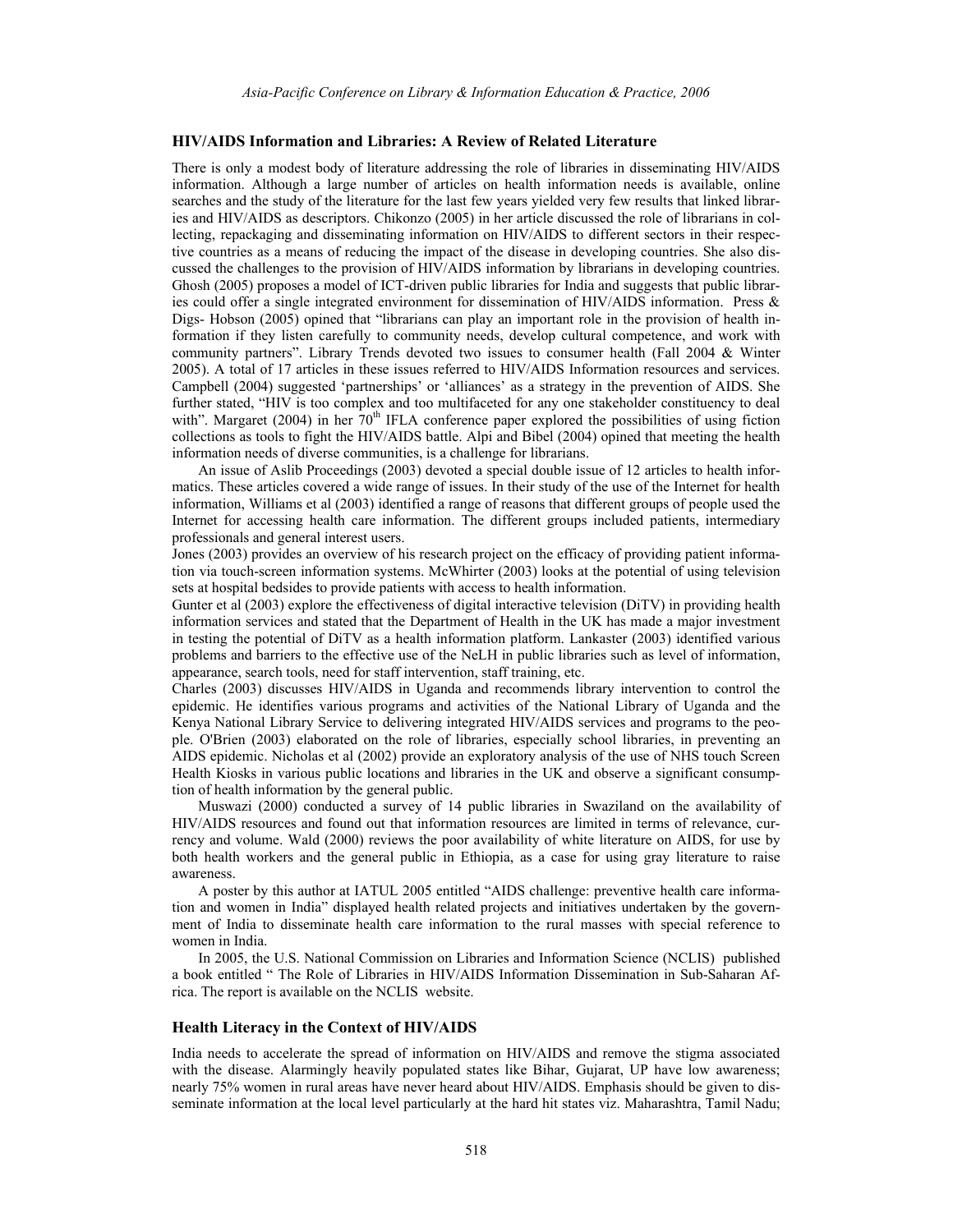and to the policy makers, health professionals and donors. There are many stakeholders in health literacy; patients, content developers and designers, printers and distributors. In this context librarians need to identify and coordinate the activity of the team for dynamic development of education materials suitable for local needs (Siddamallaiah). A working definition of health information literacy is " the set of knowledge and skills needed to recognize a health information need; identify likely information sources in all formats, and use them to retrieve relevant information; analyze, understand and synthesize the quality and content of information and its appropriateness to a specific situation; and to apply the information in making health decisions- with an aim toward improved health outcomes" (MLA Task Force). The United Nations program on HIV/AIDS (UNAIDS) report has pointed out that women are the most vulnerable sections and almost 50% of the 37.2 million HIV positive persons in the world are women. Although Information & Communication Technologies (ICTs) were introduced in rural development in 1986, rural libraries largely remained forgotten assets in the dissemination of information to the rural population.

 Health literacy in combination with self-efficacy results in health empowerment, a process that incorporates affective, communicative and cognitive skills relative to health development. There are three different types of health literacy: Functional health literacy, represents the cognitive and social skills which determine the motivation and ability of individuals and communities to gain access to, understand, and use information in ways which promote and maintain good health". The next level, interactive health literacy, focuses on personal and social skills development, such as self-confidence, negotiation, and assertiveness, and the resulting individual health-related behaviors associated with these attributes. Lastly, critical health literacy refers to the development of specific higher level cognitive and communication skills, such as accurately interpreting and evaluating media reports, navigating health care systems, and the capacity to effectively access and use health information (Kickbusch et.al,). Information professionals can easily assist in the acquisition of the first two levels of health literacy, which will enable the achievement of the third level.

 Articulating the role that health literacy plays in reducing HIV/AIDS will require a combination of quantitative and qualitative research methods with attention to processes, in addition to outcomes. Ideally, baseline evaluations should be conducted prior to implementation of new programs, followed by periodic evaluations at regular intervals on a long-term basis. Evaluation results should be analyzed and disseminated in a timely manner to facilitate program changes, and use of best practices. Project planning and monitoring should be conducted with direct involvement of the local population in determining needs, establishing goals, and developing culturally-sensitive strategies. By using participatory approaches, a more comprehensive picture of changes that occur on individual, family, community and societal levels may be ascertained. The added benefits will be the strengthening of technical skills, fostering local ownership and building community capacity (UNAIDS).

 Health literacy initiatives aimed at HIV/AIDS need to be carefully evaluated relative to the degree to which they address human rights and empower individuals, civil society, and communities. Indeed, societal change and empowerment, rather than knowledge or behavioral change, may be the most important outcomes of such initiatives. Using a human rights perspective that incorporates social, cultural and political contributions to the HIV/AIDS epidemic can be one of the most successful means of empowering and mobilizing people (NGO Networks for Health).

The lack of knowledge of AIDS, its modes of transmission and ways to avoid infection is a major challenge to efforts to avoid the spread of AIDS, and many of those who have heard of AIDS, do not know even one way to avoid infection. It is clear that public libraries and AIDS prevention organizations need to strengthen the educational components of their programs, since even basic information about AIDS is seriously deficient.

 Traditional oral communication channels, including songs, proverbs, riddles and storytelling, have been undervalued and underutilized. These methods of learning are rich in visual imagery, one of the foundations for learning. HIV/AIDS usually affects those who are hardest to reach through conventional print and broadcast media channels – the poor, the uneducated, and those living in rural areas. Culturally familiar media channels can be used to inform and inspire the more vulnerable and marginalized groups within societies. In order for such groups to gain more control over the external conditions of their lives, the positive attributes of each culture must be harnessed to prevent the further spread of HIV/AIDS and to provide care and support for those who are already living with the conditions (UNAIDS). It is a recognized fact that the new technologies make information services directly available to the end user. Indeed the increasing range of electronic information is based on the willingness of individuals and organizations to attempt to market their information products directly to the end user. In such a situation future library and information professionals are expected to assist the users:

• with carefully and well organized information particularly electronic information.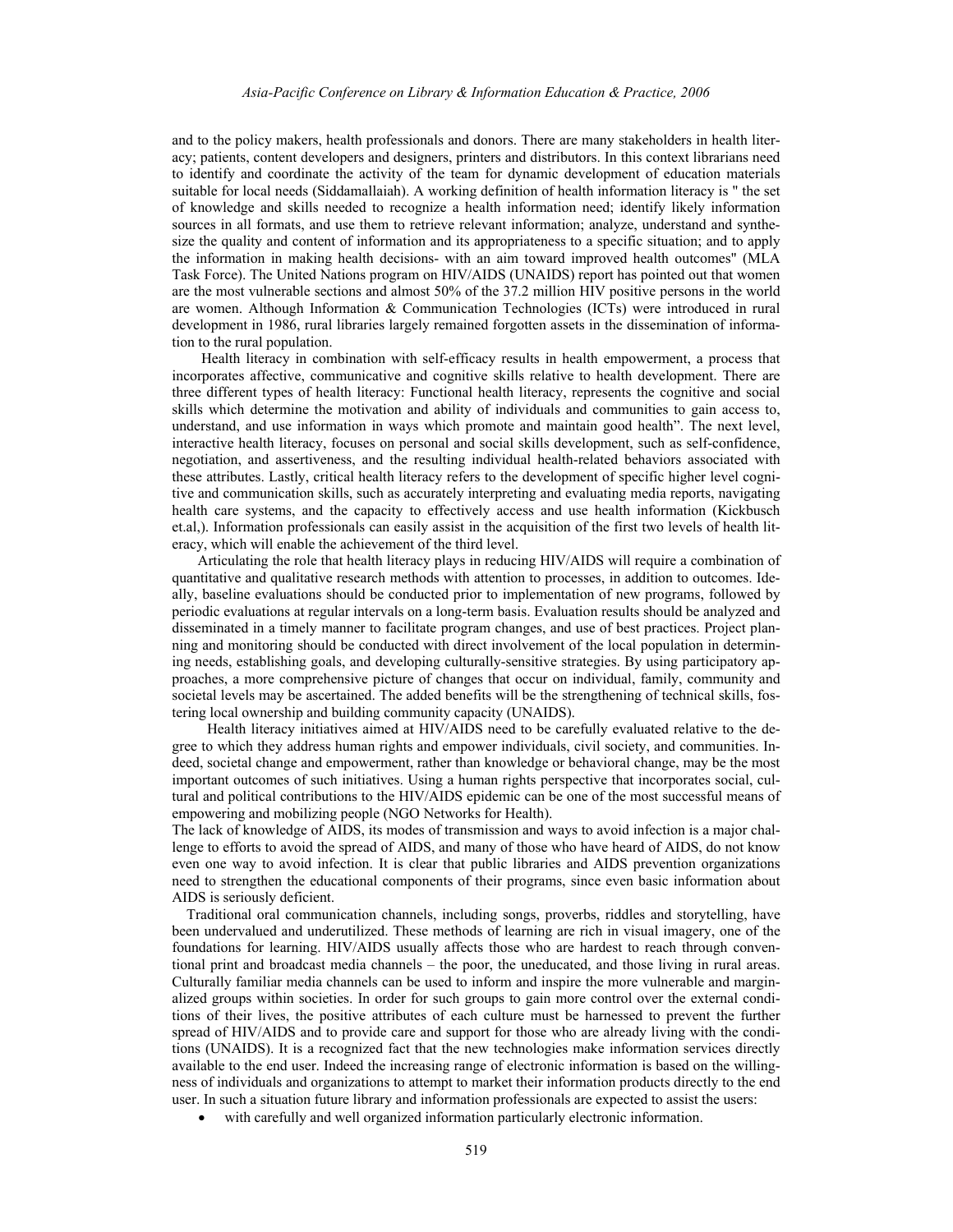- by providing information which has been evaluated and repackaged to meet their needs precisely, and
- by facilitating their use of both the technology and information.

According to Warner & Procaccino, interactive online services are suitable for those who prefer privacy, but human interaction of the librarian could become an even more essential piece in the health information seeking process. They also recommended personal outreach in community settings by librarians to establish themselves more with their communities so that they are viewed less formally.

Technology provides the opportunity and the spur for rethinking a great number of traditional paradigms. Different health resources can be searched through one common index using a single tool. Today networking of computers plays an important role in communication and dissemination of information. Public libraries in India should implement a variety of programs which are aimed at encouraging more effective participation of women. They should organize seminars, workshops on education and career options, Information Kiosks, etc. The public library is an ideal location for such info cafés.

ICTs, including traditional media, mass media, and digital technologies can have a powerful influence, but are not sufficient to prevent HIV transmission. They can, however, be viewed as tools to facilitate empowerment and the realization of human rights by creating economic, educational, social and political opportunities. Print and broadcast media, including newspapers, magazines, radio and television, are becoming less expensive and more accessible in underdeveloped areas and have the potential to reach those who are illiterate and for whom formal educational opportunities are limited, as well as more vulnerable and high-risk groups hidden within populations. Another reported advantage of such techniques relates to the stimulation of dialogue around HIV/AIDS, bringing it to the forefront of the public's consciousness and thus, inspiring community action and policy changes. Media campaigns incorporating popular arts, entertainment and social marketing techniques have proven particularly useful in achieving some of the goals of health promotion, such as changing attitudes toward what is considered acceptable behavior.

 India's diversity poses a great challenge in adopting strategies which are socially and culturally appropriate. A series of measures may be initiated for promoting public awareness and community support in response to the outbreak of the disease. These include Information, education and communication (IEC), which is considered as one of the important strategies in the fight against HIV/AIDS. The IEC strategy in India is operational at two levels. At national level advocacy is being promulgated to create a supportive environment. On the regional level control societies are undertaking IEC strategies in the local language in cultural nuances of the states. The basic thrust is to use IEC in a manner so as to effect behavioural changes that would contribute to the reduction of HIV transmission.

Following are the examples of few collaborative initiatives to promote AIDS literacy:

- New York Online Access to Health (NAOH http://www.noah-health.org/) is a collaboration of a number of New York libraries, including the New York Public Library, provides full-text HIV/AIDS related information for consumers.
- Consumer Health information network (CHIN) project at Massachusetts- a collaboration of a hospital and six public libraries in the surrounding community. National Library of Medicine, the University of Illinois at Chicago's library of the health Sciences collaborated with a variety of community-based organizations to extend access to HIV/AIDS information.
- Philadelphia's AIDS Information Network have staff training program and cooperating with local AIDS service agencies, also acting as referral points and play an important role in the fight against AIDS.
- Visual AIDS is a project working very closely with New York public libraries http://www.thebody.com/visualaids/about.html increasing public awareness of AIDS through visual arts. It raises money to provide direct services to artists living with AIDS.
- Detroit Community AIDS Library (DCAL) is a partnership of Academic health sciences, medical hospital and public libraries. The goal is to provide a gateway to local and worldwide HIV/AIDS information resources for Detroit and Southeastern Michigan. Funding for this project coming from the National Library of Medicine and have been utilized to strengthen participating library collections on HIV/AIDS and educating librarians to better meet the HIV/AIDS information needs of the community, and to provide a computer-based networked resource on HIV/AIDS.
- Kenya National Library Service (KNLS) introduced HIV/AIDS awareness program in response to the Government's appeal for multi-sect oral approach to combat HIV/AIDS. The Kenya National Library Service is associated with an AIDS awareness project that repackages and translates information from foreign sources ( Sturges, 2001).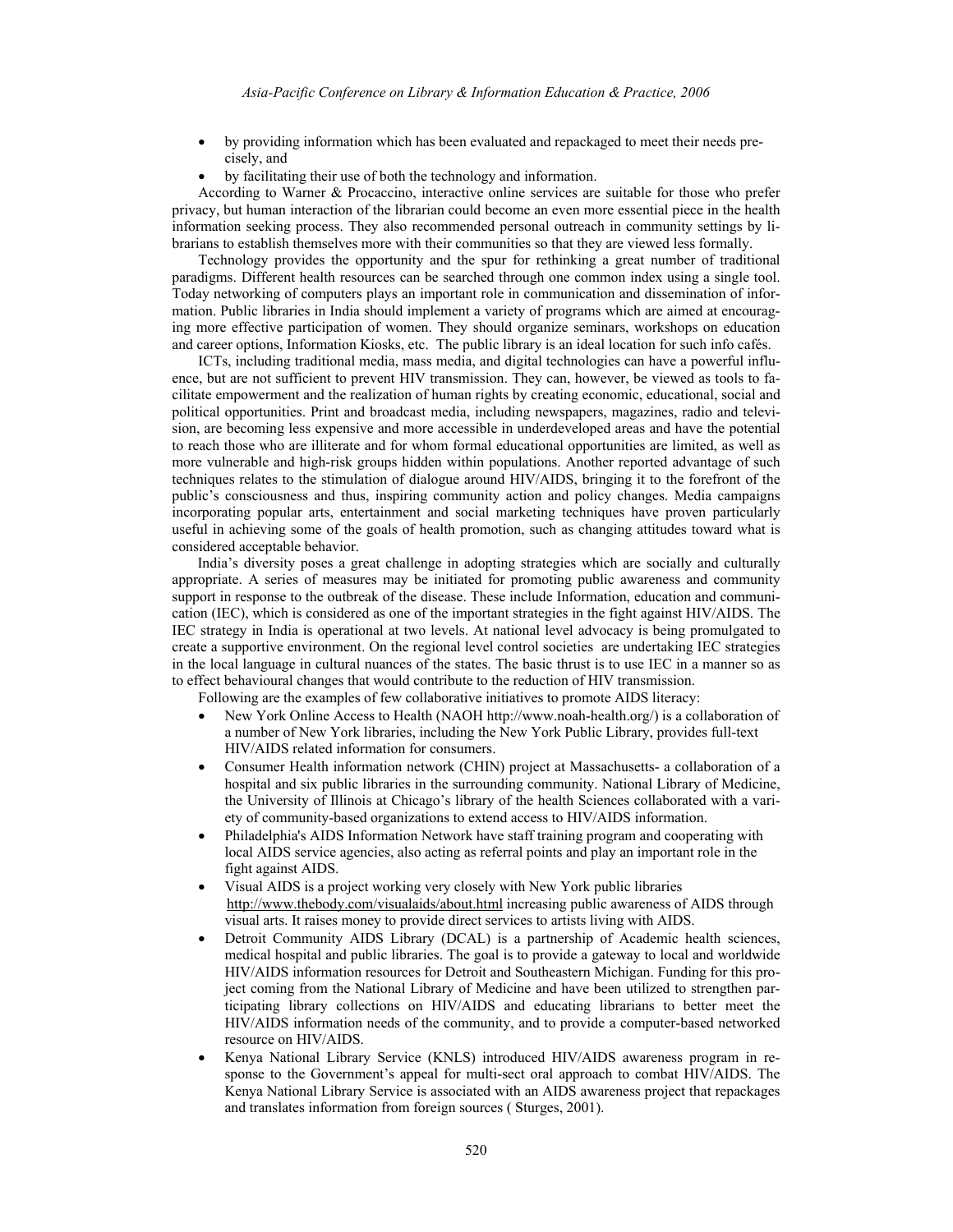### **Emerging Role of Information Professionals in Disseminating AIDS Information**

Information professionals can play dual roles as both advocates and educators in the process of AIDS information dissemination. Fourie, while commenting on new roles of librarians stated "…they require empathy, tireless dedication to a cause, commitment, and a service-for-free orientation…for the benefit of society at large" Ready availability of up-to-date information enables timely and informed decisionmaking, as well as efficient allocation and mobilization of resources. The professionals in India have to play a decisive role through the process of educating their society, because they are generally the people who have the responsibility of collecting and organizing the resources commensurate with the needs of the local community. Information professionals working in public and medical libraries can play an active role in developing Open Archive collections. They need to help researchers to expose their output on HIV/AIDS for the benefit of the local community. Regular user awareness programs can be conducted for this purpose. Services to archive work on HIV/AIDS of Indian authors can be offered on their behalf. Therefore it is important that they constantly update their knowledge and make themselves knowledgeable about HIV/AIDS. They must be committed to educating people about the disease, have an understanding of different cultural values and constantly reacquaint themselves with current developments in the treatment of HIV/AIDS and governmental policies dealing with it. As a consequence of becoming HIV/AIDS educators, librarians must, engage in a form of social marketing. The main activity of this marketing is promotion of HIV/AIDS information from NGOs, Health centers, social workers and clinical professionals working in this area. Librarians need to expand their roles as educators to that of health educators as well and target local groups within the community who might require the attention of information specialists. In order to combat the disease, professionals serving in various libraries need to

- empower adolescents to protect themselves from HIV infection
- create documentation of the AIDS epidemic using convergence technologies
- make information relevant, realistic and acceptable to the local community
- reduce the stigma of HIV/AIDS increases infection
- form partnerships with marginalized community groups, such as Aids orphans, widows and the aged.

Library services for HIV/AIDS education may range from very basic to full-fledged support and information services. The most basic service that may be offered is the provision of community, group and organization contact details. More sophisticated services offer wider contacts with outside agencies, provision of referrals to these agencies, a wide collection of specific types of information (e.g. diet and lifestyle), availability and use of anti HIV drugs (it is very important that HIV patients take these drugs exactly as prescribed) and established links to non-mainstream sources of information. It is understood that libraries with vigorous HIV/AIDS literacy programs can and do make a difference to the people and communities who use those services. Information professionals should take keen interest in the acquisition of special collections that will help to get the message across to those people, and to keep them informed of new developments in the prevention and treatment of HIV/AIDS.

 A study carried out by NCLIS on new roles for libraries in HIV/AIDS information dissemination in Africa, makes three main recommendations:

- 1. Libraries' role in disseminating HIV/AIDS information is strongest when they establish partnerships with other organizations already involved in dissemination and education activities.
- 2. Libraries in Africa should expand the scope of information resources they collect and distribute to include sources outside the role of traditional libraries, including taking a leadership role in using Information and Communication Technologies (ICTs) for sharing digital materials, and providing information in formats that are accessible and interesting to children and young adults who are making decisions about their own sexual behavior.
- 3. An opportunity for African librarians now exists to redefine their traditional roles and take a strong lead in the dissemination of HIV/AIDS information.

Information professionals in India should undertake following activities to promote AIDS literacy:

- organize seminars, exhibitions and other related forum such as World AIDS Day celebrations-Distribution of publications on HIV/AIDS freely among public during exhibitions and weekly lectures.
- Arrange conversations with the community on impact of HIV/AIDS
- organize gatherings among peer groups to discuss various issues related to the disease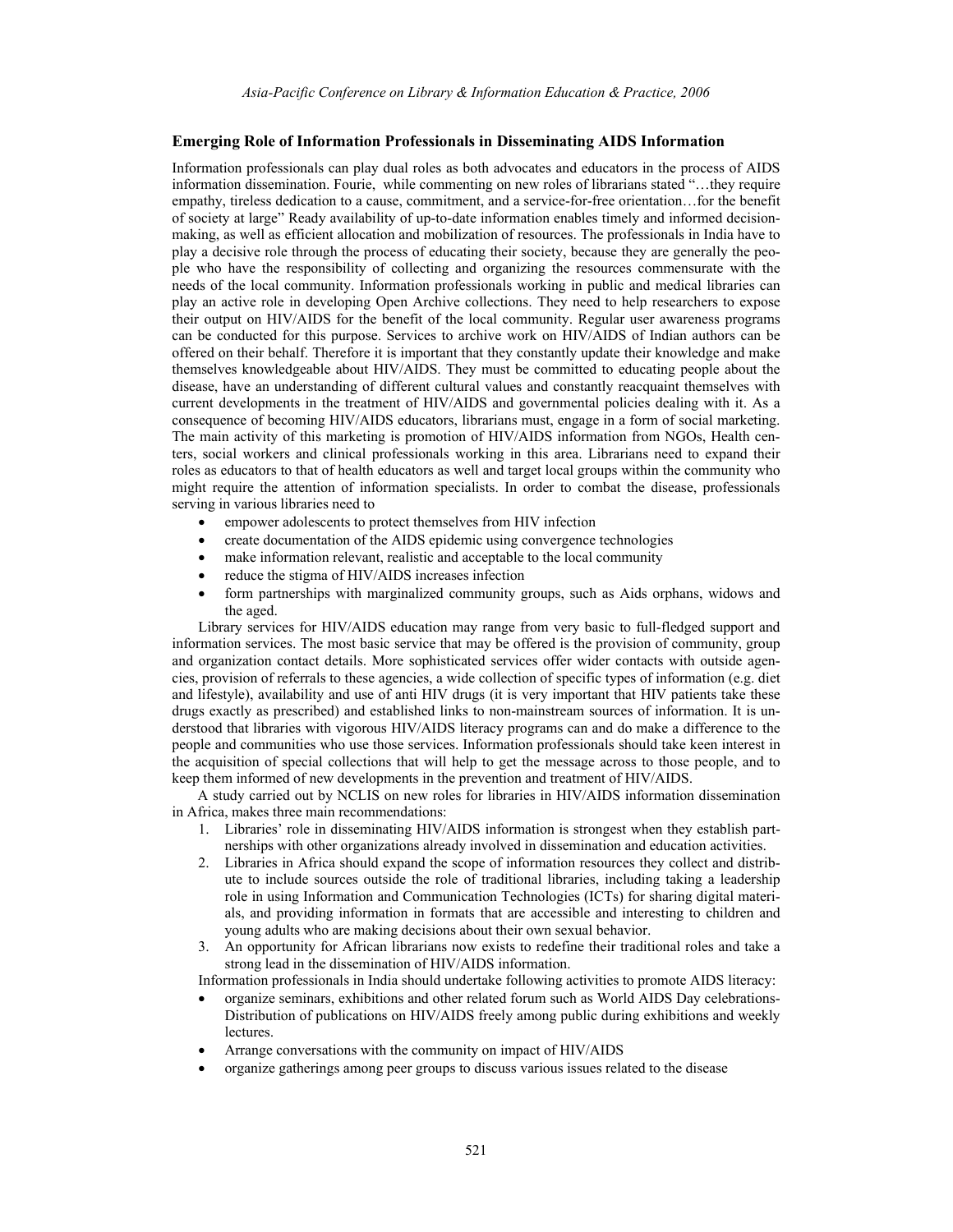- create alternative ways of delivering information to young adults who are unable to attend school because they or a family member has the disease, or because they have been orphaned as a result of parents dying of AIDS
- translate documents on HIV/AIDS from English to regional languages in order to reach a wider audience.
- deliver information and referral services which can refer to local HIV-related services.
- provide interactive access to HIV/AIDS databases already available on the internet
- provide assistance to the NGOS and health associations working on HIV/AIDS in the creation and distribution of information materials for public access.

## **Challenges to AIDS Information Access, Management and Control**

In order to control the epidemic's expansion, health communications and education programs must not limit their operations to prevention messages, but rather address the interrelated components of the HIV/AIDS continuum prevention, care and support (UNAIDS, 2001)

However there are challenges to the provision of HIV/AIDS information for librarians in India posed by both the epidemic and the socio-economic environment:

- The dynamics of the epidemic raise the need to keep abreast with new developments thus the need to actively collect, synthesize and disseminate information. This is however constrained by lack of adequate resources (human, financial and material) to initiate and sustain efforts.
- Low levels of penetration of the infrastructure and supporting environment necessary to effectively use ICTs
- Lack of ICT related training for staff working in libraries
- The multiplicity of demand for consistent, relevant and timely information for HIV/AIDS, and existence of factors at various level, and in different settings also poses the challenge of processing and packaging the same information for different level of users.
- Low literacy levels and a poor information culture. Limited information literacy increases demands for more information processing to add value to information and services to promote information awareness, accessibility and usability. There is limited capacity (human, financial and structural) at organizational level to promote knowledge sharing within the community. In addition, there is lack of appropriate forum for sharing knowledge on HIV/AIDS. There are shortage of researched information about the various categories of information users, their specific HIV/AIDS information needs and desired delivery mechanisms.
- Lack of organizational capacity and initiative for information management There are fragmentation of information management efforts that creates potential for duplication of efforts and wastage of scarce resources. Limited capacity at local level particularly constrains information dissemination efforts to communities; Inadequate structural and physical information delivery system at all levels that could be exploited for information access and sharing. Consequently, many potential users are not aware of the existence of needed information and/or sources of such information and the appropriate channels for access.
- Inadequate funding of libraries by their governments might make it difficult for libraries in developing countries to effectively harness ICTs in the provision of HIV/AIDS information.

#### **Recommendations**

Some recommendations on how some of these challenges can be met are outlined below:

- There are insufficient libraries and information institutions to meet the needs of culturally and linguistically diverse people. The Health Resource Center to be created to provide medical library and health information resources to the general public.
- Governments in India should take libraries and provision of HIV/AIDS information seriously; hence governments should allocate reasonable financial resources to libraries, especially, public libraries in order for them to do a good job.
- Librarians in public libraries procuring information resources on AIDS must train library users and the general public on maximizing access to HIV/AIDS information. Prevention should be a key area of focus and prime concern that can be brought about by awareness.
- Librarians should take up pre and post HIV test counseling. The importance of counseling is brought home by the fact that who has been counseled took precautions to protect their partner/child from getting infected. At a time when infection rates among women are rising be-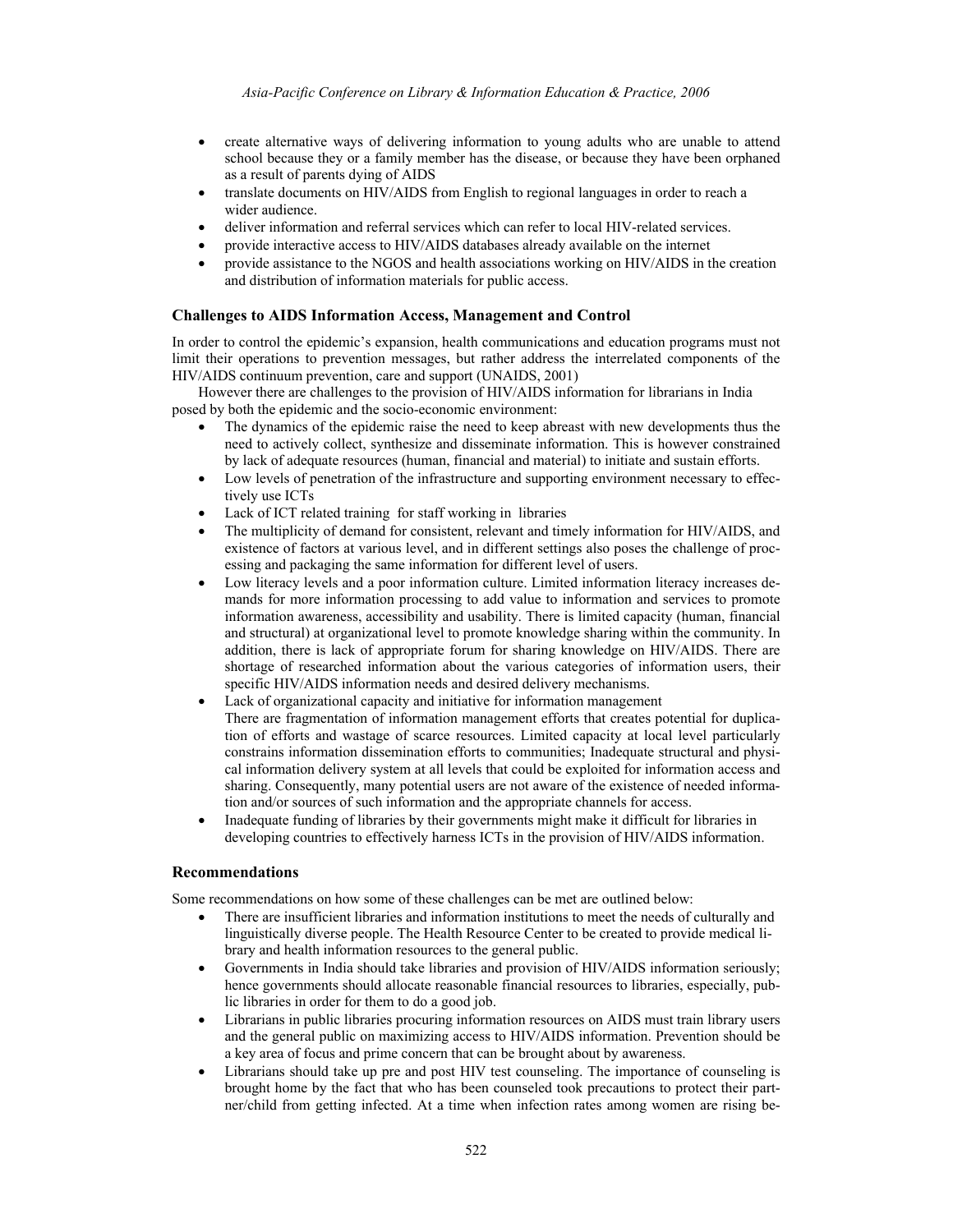cause they are powerless, ordinary female population must be sensitize to change their behavior. Reducing the risks through awareness with the help of modern technologies and mass media should be priority if India is not to face an AIDS epidemic.

- Need for Enhancing Competencies to disseminate health information if information professionals are to play a significant role in "AIDS Literacy". Hence they must have well developed training and facilitating skills, to help people to use not only libraries but also information sources in different forms and formats. This is to say that training of professionals be considered as the training for 'Information Empowerment Specialists' rather than 'Bibliographic Instructions Advocates'. The public libraries must be under the control of a full time library professional and they should get allowances and service conditions comparable to the counterparts in academic, research and special libraries. Only by ensuring a level playing field, we can attract talents in the profession to this field.
- Developing community networks and AIDS information portal accessible through libraries. Internet has brought people together, even from remote regions, to a "virtual conference table" and a "virtual consultative process." Some of the most marginalized communities of the world are actively involved in dialogue and in policymaking on HIV. People living with HIV/AIDS who are not confident enough to speak up for themselves would join the network, because it would mean that other people would get know about each other. Librarians should have well planned approach to ICT issues to capture funding from either, internal and external sources. They should develop good strategy to bring ICTs into libraries, get politicians and funding agencies to listen to the needs of libraries. Critical to planning any adoption of convergence technologies is ensuring trained staffs are available to maintain the network. Staff working in public libraries must be encouraged to attend continuing education programs and skill.
- Collaboration with NGOs & other libraries/networks: Health related information seekers often prefer to talk with some one with the same condition, public libraries may consider collaborating with medical librarians in approaching support groups for those with medical conditions (Dorothy & Procaccino, 2004). Further collaboration with organizations that focus on HIV/AIDS could be considered. An example of such collaboration is Digital libraries network (Dlnet) established during summer 2003 by National Electronic Library for Health (NeLH), UK. DLnet aims to become a community of practice providing marketing and training and facilitating the sharing of ideas, materials and experience. Librarians have been invited to sign up as 'representatives' to join Dlnet. NeLH is working in partnership with other library services to unify and maximize communication efforts. Librarians should establish cooperation and links with external partners and international organizations for funding of programmes like and should aim to have vibrant organizations concerned with HIV/AIDS.
- Creating the Virtual opportunities for disadvantaged

As ICT infrastructures improve, location independence increases. On the one hand it lets people access to distant resources and information and on the other hand outsiders can more easily be contacted. Library Network itself is a virtual library. It can support the growth of virtual libraries especially those offering to users in remote areas of the country. There are abundant opportunities, driven by the users' demand, to create new applications and services for unprivileged.

• Inclusion of Medical Informatics in LIS Syllabus

The introduction of Online Master's of Library and Information Studies (MLIS) Distance Education (DE) Program with Health Science emphasis option at The School of Library and Information Studies at The University of Alabama, started in Fall 2005 with Medical Informatics, Medical Librarianship as Elective subject. Initiatives of these kinds can be taken as examples for the Indian Library Schools.

## **Conclusions**

To combat the AIDS pandemic it is necessary to deliver timely, credible, and multi-sectoral information about HIV/AIDS. It has to reach not just clinicians and scientists, but a huge array of others, such as behavioural specialists, policymakers, donors, social activists, industry leaders as well as common people. India has an emergency in terms of treatment but if it ignores the preventive aspects it will face a crisis in coming years, which will use up its resources. There is a need for strong advocacy and political support at the national level. Educating the users in libraries how to access health information on the internet has the potential to give them knowledge to maintain more healthy life styles, provide them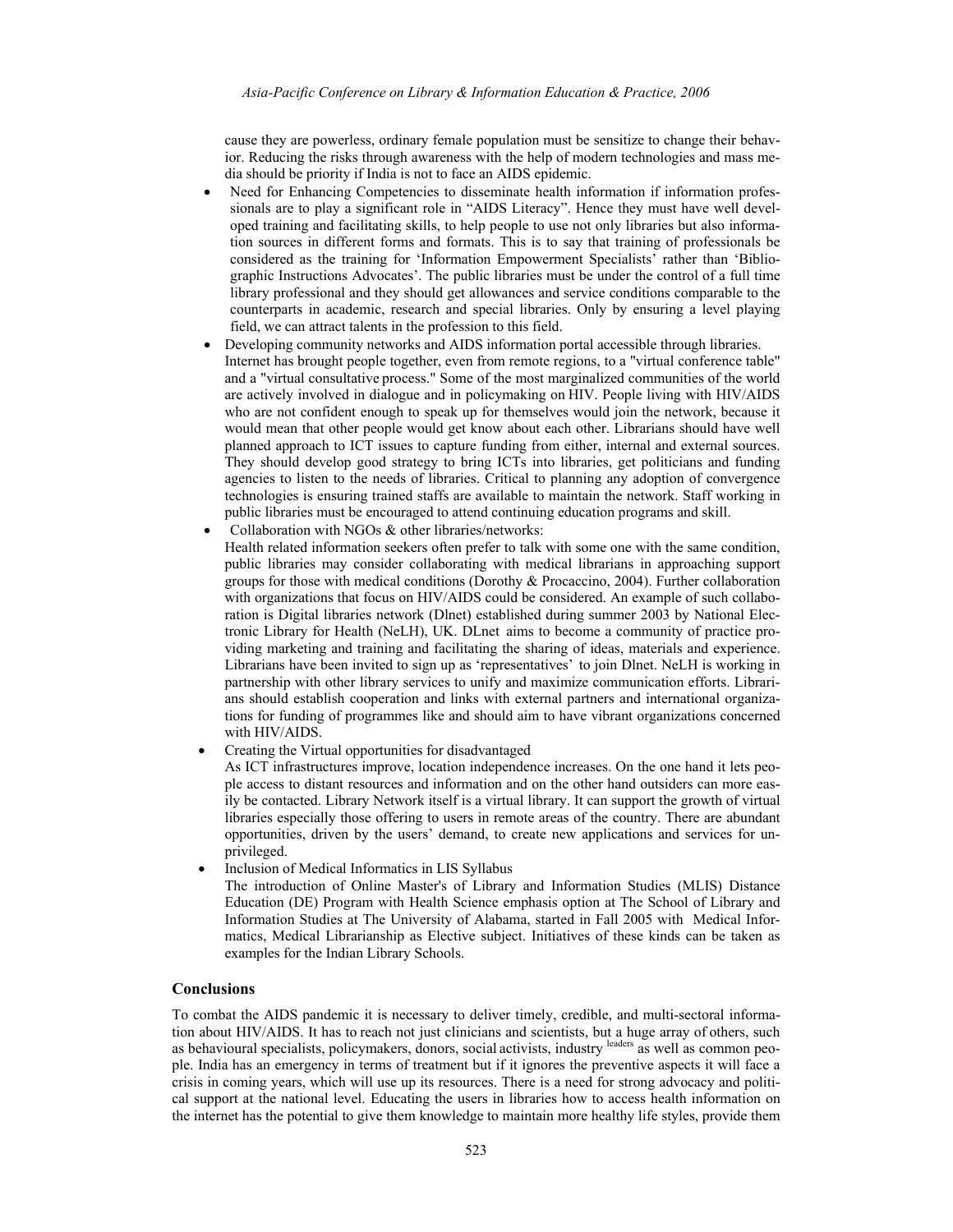with reliable information about their problems and make them aware of possible treatment options. One of the keys to successfully combating the HIV/AIDS epidemic is the creation of an infrastructure that concurrently develops healthcare networks, education programs, and community participation.

#### **References**

- Alpi, Kristine M. and Bibel, Barbara M. ( 2004) Meeting the Health Information Needs of Diverse populations, *Library Trends*, vol.53,no.2, fall 2004, pp. 268-282.
- Ashcroft, Linda and Watts, Chris (2005) ICT skills for Information Professionals in developing countries: Perspectives from a study of the electronic information environment in Nigeria, *IFLA journal,*
- Baffour- Awuah, Margaret (2004) " Fiction as a tools to fight HIV/AIDS battle70th IFLA General Conference and Council, 22-27 August 2004 [online] Retrieved 27 November, 2005
- Burnham, E. & Peterson, E.B. (2005) Health information Literacy: A library case study. *Library Trends* vol. 53, no.3 winter ,pp.422-433.
- Campbell, Catherine (2004) Creating environments that support peer education: experiences from HIV/AIDS prevention in South Africa. *Health Education*, vol.104, no. 4, pp.197-200
- Chikonzo, Agnes (2005) Librarians and the use of information communication technologies in the provision of HIV/AIDS information in developing countries.  $71^{\text{st}}$  IFLA conference and Council, August  $14^{\text{th}} - 18^{\text{th}}$  2005 [Online] retrieved 15 November, 2005 from http://www.ifla.org /IV/ifla71/papers/101e-Chikonzo.pdf
- Cosgrove, Tracey L. (1994) Planetree Health information services: public access to the health information people want, Bulletin of medical library associations, 82(1), January, pp 57-63
- Digs- Hobson, Mary (2005) Providing Health Information to community members where they are: Characteristics of the culturally competent Librarian. *Library Trends*, vol.53, no. 3, pp.397-410.
- Fourie, Ina (2004) Librarians and the claiming of new roles: how can we try to make a difference. *Aslib Proceedings*, vol. 56.no.1,pp. 62-74
- Frias, J.A (1995) The AIDS pandemic and the educational function of the library, IFLA Journal, vol. 21,no.1,
- Ghosh Maitrayee (2005) Public Library System in India: Challenges and opportunities. *Library Review*, Vol. 54. no. 3, pp.180- 191.
- Harrison, J. Hepworth, M & De Chazal, P. (2004) NHS and Social care interface: a study of social worker's Library and Information needs. Journal of Librarianship and Information Science,vol.36 (1), March, pp. 27-35
- Hogan, Timothy P. (2005) Information preferences and practices among people living with HIV/AIDS: results from a nationwide survey, *Journal of medical library Association,* 93 (4), October, pp. 431-439
	- http://www.ifla.org/iv/ifla70/papers\_082e-Baffour-Awuah.pdf
- Human Rights Watch (2001) AIDS and human rights: a call for action. Human Rights
- Human Rights Watch (2002) World Report 2002: Special issues and campaigns. HIV/AIDS
- Imhoff, Kathleen R. T. (2001) Public Library Joint use partnerships: Challenges and opportunities, *Resource Sharing and information network,* vol. 15, no.1/2, pp.17-39
- Kickbusch, I., Caldwell, A. and Hartwig, K. (2002) Health Literacy, Empowerment and HIV/AIDS: Striking a Balance on an Uneven Playing Field," July 2002, White Paper prepared for UNESCO, the U.S. National Commission on Libraries and Information Science, and the National Forum on Information Literacy [online] retrieved 1 February, 2006 <http://www.nclis.gov/libinter/infolitconf&meet/kickbusch-fullpaper.html>
- Ra, M. (1997) Creating a consumer health Information network, *Collection Building*, vol. 16,no.4, pp 167-172
- Martell, Charles (1989) Achieving high performance in Library Work. *Library Trends*, vol.38, no.1, Summer, Medical library Association, in draft 2003, [online] Retrieved on 31 January, 2006
- http://www.chaptercouncil.mlanet.org/roundtables/2003/healthliteracy.html]
- Moahi, Kgomotso H. (2005) A study of the Status of the provision of sexual and reproductive health services (SRH), including HIV/AIDS information to the youth in Botswana [online]. Retrieved 16 November, 2005 from (http://www.ifla.org/IV/ifla71/papers/149e-Moahi\_Lekau.pdf)
- Muswazi, P. (2000) HIV/AIDS information resources and services: A Swaziland case study. *Library Review,*  pp.31-37
- National strategy for HIV/AIDS information and knowledge management concept paper [online] Retrieved 1 November 2005 http://www.aidsuganda.org/pdf/NIPSCONCEPT.pdf
- O'Brien, Marie (2003) School Libraries Breaking Down Barriers: International Association of School Librarians 2003 Annual Meeting. *Library Hi Tech News*, vol. 20,no.9
- Ruffin, Angela B et al (2005) "Access to electronic health information for the public: Analysis of fifty three funded projects" Library Trends, 53(3), pp. 395-518
- Siddamallaiah, H.S. (2005) Community-based health literacy model for libraries in India [online] Retrieved 31 January, 2006. http://www.icml9.org/program/track6/public/documents/H-114031.doc
- Sturges, Paul. (2001). The poverty of librarianship: an historical critique of public librarianship
- UNAIDS (2001) HIV/AIDS and Communication for Behavior and Social Change: Program experiences, examples and the way forward. Geneva, Switzerland: WHO/UNAIDS. [Online] Retrieved on 31 January 2006 http://www.unaids.org.
- Wald Marlena (2000) Information and literacy in a time of AIDS: observations of Ethiopia today: a case for Grey literature, *International Journal on Grey Literature*, June vol.1 no. 2 pp. 87 – 89